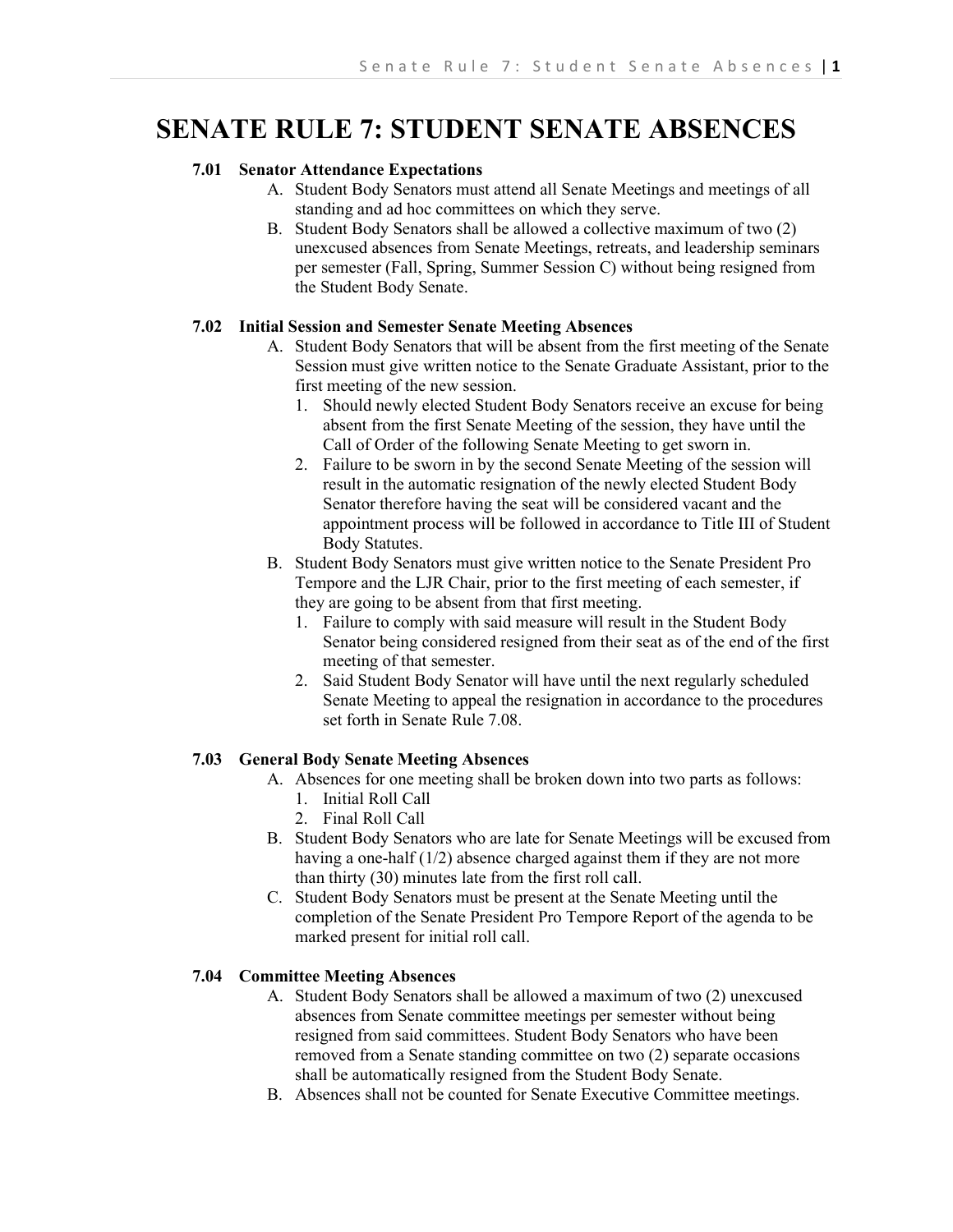## **7.05 Senate Retreats and Leadership Seminars**

- A. Only attendance from Senate-wide retreats shall count against a senator's absence limit
- B. Absences for retreats and leadership seminars shall be broken down into two parts as follows:
	- 1. Initial Roll Call
	- 2. Final Roll Call
- C. The procedure for hearing the Retreat or Seminar absence shall be the same as reflected in Section 7.06.

## **7.06 The Excuse Policy**

The Excuse Policy shall be as follows:

- A. A Student Body Senator must submit a written petition, along with reasoning and evidence for the absence, requesting that an absence be expunged or excused, to the LJR Committee Chair, no more than ten (10) academic days after the absence in question.
- B. If a Student Body Senator is aware in advance that they will not be present at a certain Student Body Senate meeting, retreat, or leadership seminar, the Student Body Senator may submit a written petition, along with reasoning and evidence for the absence, requesting that the absence be excused, to the LJR Committee Chair, at any point before the occurrence of the absence.
- C. The LJR Committee shall review all excuses and vote to excuse or expunge the absence by a majority vote.
- D. All absence requests should be submitted at least twenty-four (24) hours prior to the next regularly scheduled Legislative, Judicial, and Rules (LJR) Committee meeting to be heard in that meeting.
	- 1. For an absence to be excused or expunged it will require a simple majority vote of the LJR committee.
	- 2. If the vote does not receive a simple majority in favor it is deemed not excused or expunged.
- E. A written appeal of the decision of the LJR Committee may be submitted to the Senate President to be reviewed by the Senate Executive Committee, who may, by a majority vote, excuse or expunge an absence.
- F. A simple majority vote of the Senate, immediately following the decision of the Senate Executive Committee on the petition, can overturn said decision.

# **7.07 The Blanket Excuse Policy**

- A. A blanket excuse to exempt a Student Body Senator from attendance at Senate Meetings and/or joining Senate Committees for academic purposes may be granted once (1) per semester by the Legislative, Judicial, and Rules Committee, and forwarded to the Senate President Pro Tempore if, the Student Body Senator submits proof (such as transcripts, graduation requirement sheets, class offering schedules, or any other documents that the Student Body Senator feels are relevant to showing a valid and unavoidable reason for necessitating the excuse).
- B. A blanket excuse request shall be sent to the Legislative, Judicial, and Rules Committee and granted on a case by case basis.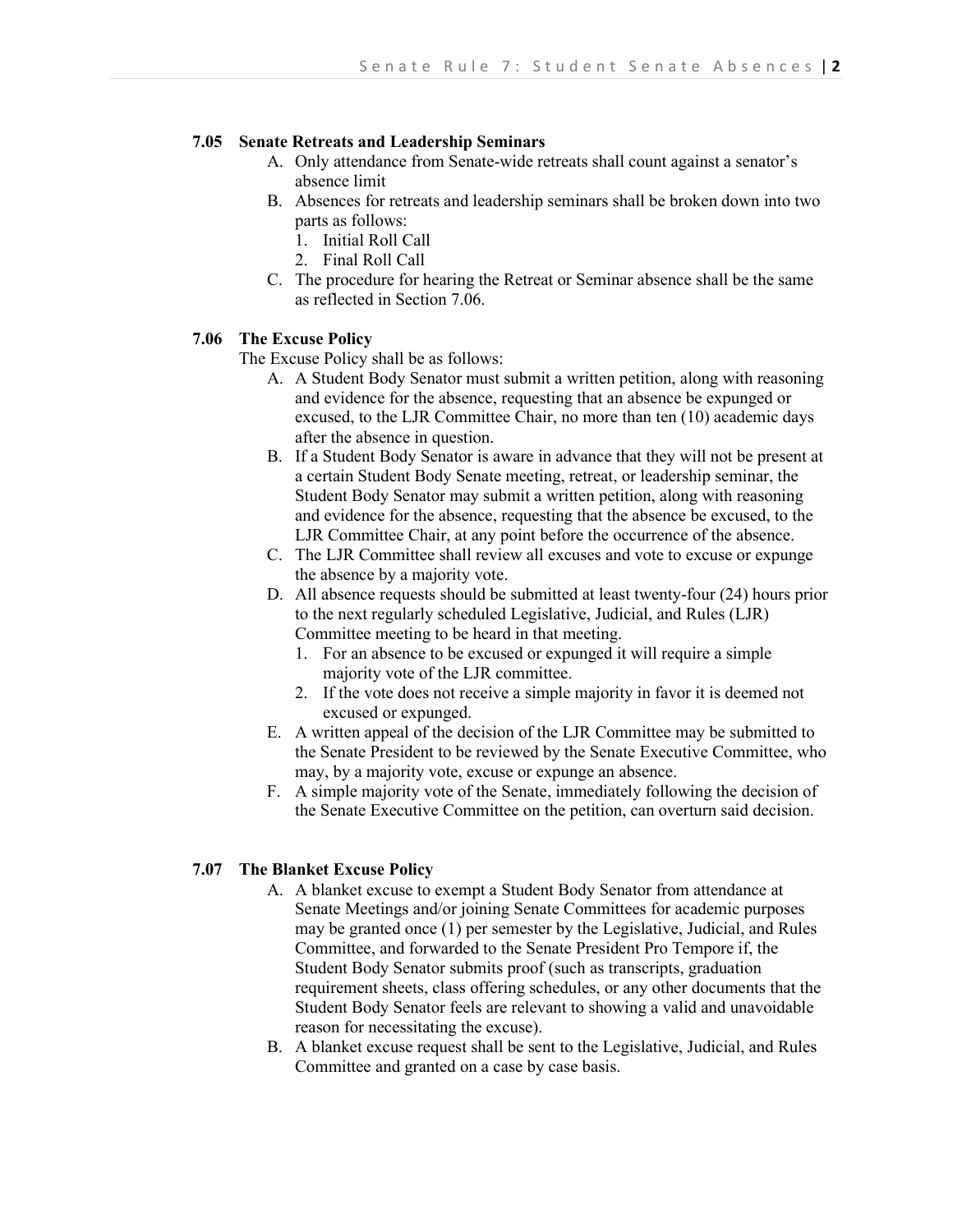- C. A blanket excuse can be brought to the Senate Executive Committee and the Committee may overturn the decision of the Legislative, Judicial, and Rules Committee with a majority.
- D. A blanket excuse can be brought to the Senate Floor and the Student Body Senate may overturn the decision of the Executive Committee with a twothirds  $(2/3)$  vote.

## **7.08 Responsibilities of the LJR Chair and Senate President**

The LJR Chair shall provide in writing to the Senate President, prior to each regular Senate Meeting, which Student Body Senators have collected more than one unexcused absence.

- A. The Senate President shall announce, at the meeting, the name(s) of the Student Body Senator(s) who have accrued more than two (2) unexcused absences from the Senate Meetings; the offending Student Body Senator(s) shall be considered resigned from the Student Body Senate.
- B. The resigned Student Body Senator, upon the announcement of their resignation, shall have until the end of the next regularly scheduled Senate Meeting to appeal their absences or their resignation to the Student Body Senate.
- C. A majority vote of the Senate, immediately following the decision on the petition, can overturn said decision.

## **7.09 Senate Committee Attendance**

- A. A Senate Standing or Senate Ad Hoc Committee Chair shall inform the Senate President, which Student Body Senators have collected more than two (2) unexcused committee absences:
- B. The Senate President shall announce, at the next regularly scheduled Senate meeting, which Student Body Senator(s) have accrued more than two (2) unexcused committee absences (per committee); the offending Student Body Senator(s) shall be considered resigned from that committee(s).
- C. The resigned Student Senator, upon announcement of their resignation, shall have until the end of the next regularly scheduled Senate meeting to appeal their absences or their resignation from committee to the Senate Executive Committee.
- D. When a majority vote of the Senate Executive Committee causes a Student Body Senator who had been considered resigned from a committee to have, at most, two (2) unexcused committee absences, the Student Body Senator shall be reinstated to the committee.
- E. A majority vote of the Senate, immediately following the decision on the petition, can overturn said decision.

#### **HISTORY:**

Bill 04-78 (02/10/72) Res 13-03 (02/03/81) Bill 16-05 (10/25/83) Res 16-19 (11/29/83) Res 18-02 (11/19/85) Res 18-03 (11/19/85) Res 18-06 (01/16/86) Res 19-35 (07/19/87) Res 21-03 (11/11/88) Res 23-04 (02/28/91) Res 24-03 (10/27/91) Res 24-12 (02/06/92) Res 24-21 (08/02/92) Res 25-04 (11/05/92) Res 25-24 (08/01/93) Res 26-22 (07/31/94) Res 26-22 (07/31/94) Res 27-16 (03/30/95) Bill 31-?? (00/00/00) Res 36-40 (00/00/00) Res 38-03 (11/18/05) Res 38-12 (02/23/06) Res 39-05 (02/11/07) Res 41-18 (02/28/09)